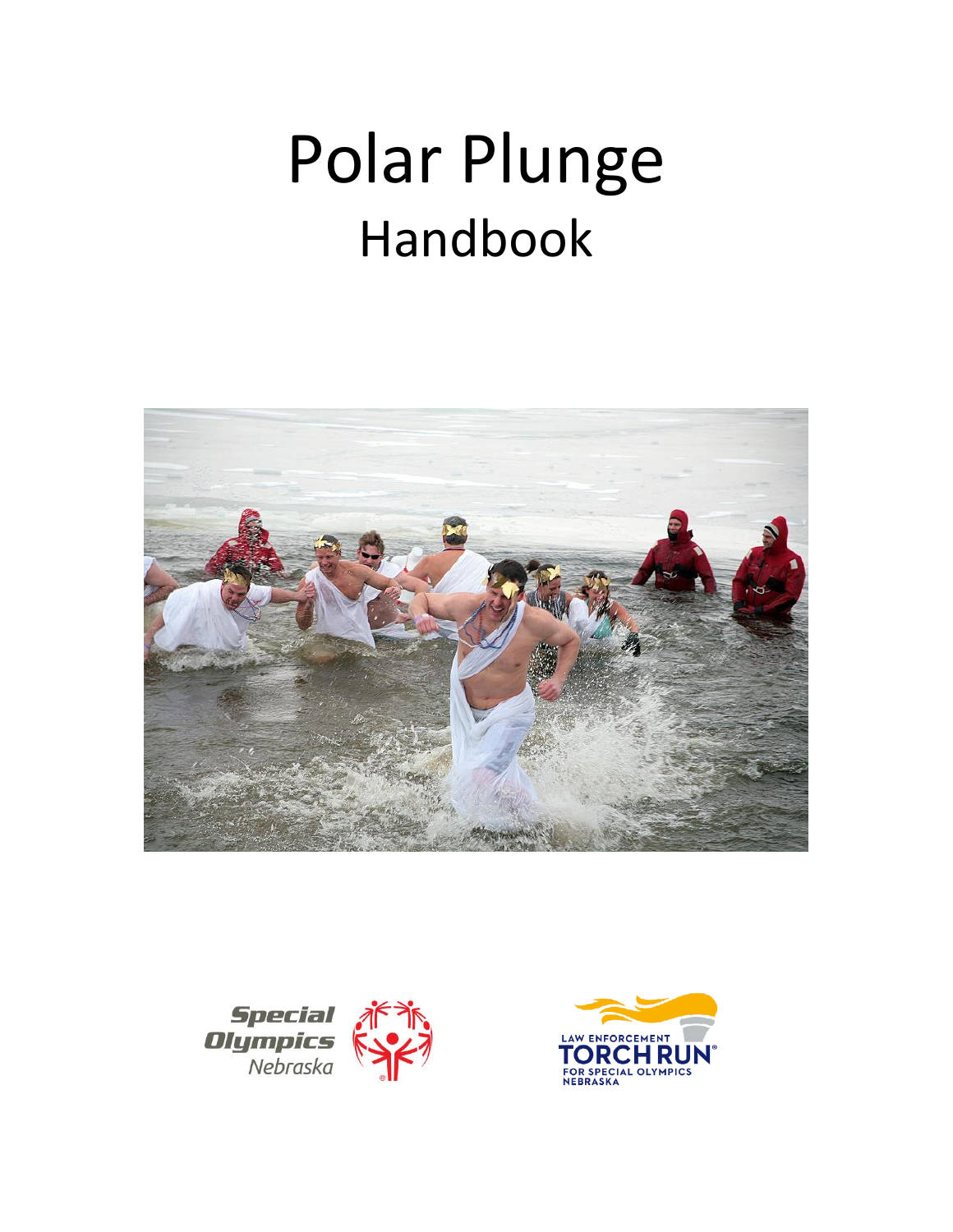

## **EVENT DESCRIPTION**

Polar Plunges have become a signature Law Enforcement Torch Run (LETR) fundraising event for Special Olympics Nebraska (SONE). Polar Plunges are organized by local committees of enforcement and community volunteers. Plunges entail participants raising money to jump/run into freezing bodies of water in the winter. People of all ages can plunge. Many people form teams and dress in costumes to take the plunge. Incentives are awarded at the post-plunge party for raising pledges and prizes are given for fundraising and costumes.



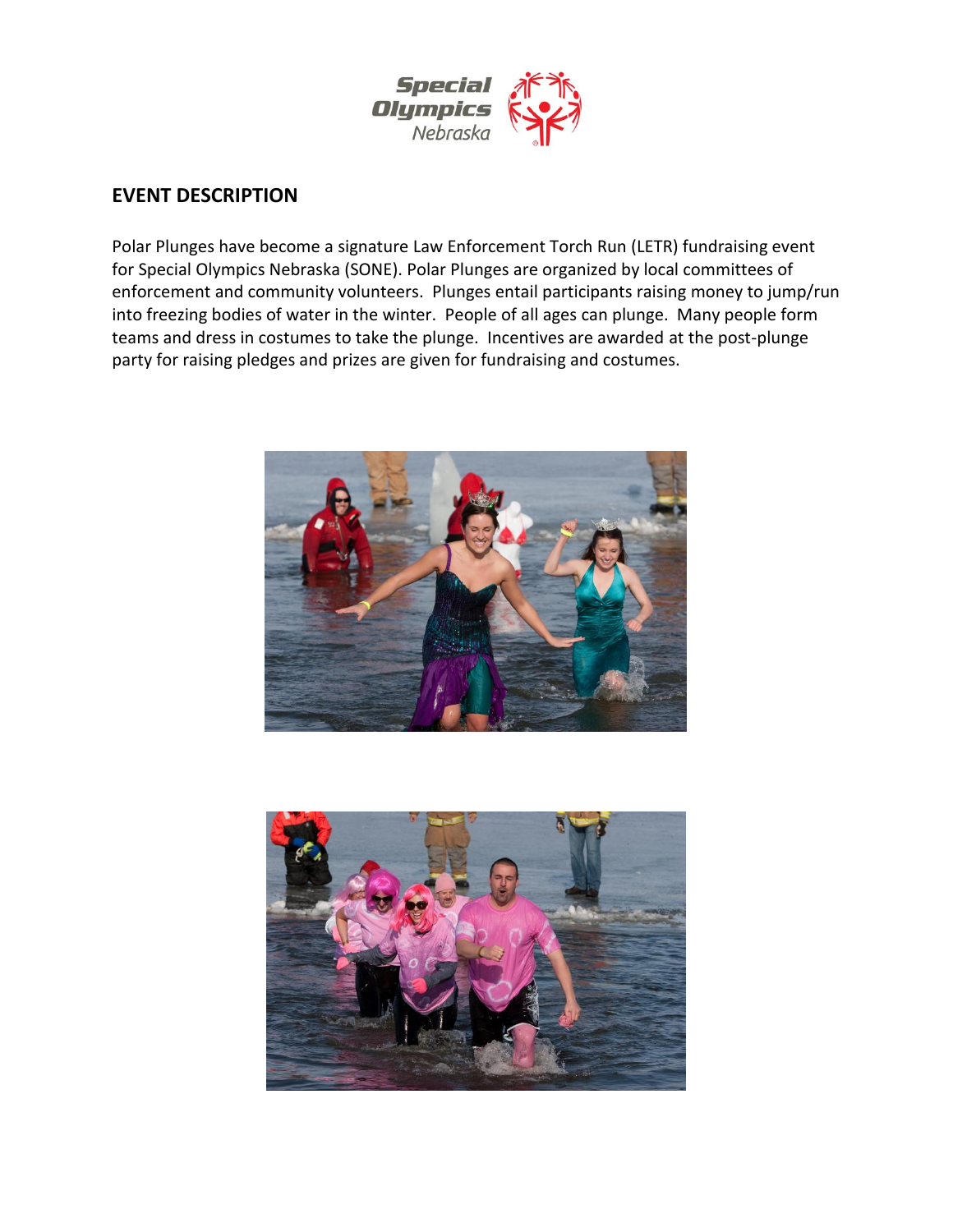

# **LAW ENFORCEMENT DUTIES**

The Law Enforcement officer(s) organizing the Polar Plunge works with the SONE LETR Liaison to ensure that the event is a success.

### **The Law Enforcement officer will be responsible for the following:**

- Organizing a planning committee of law enforcement and community volunteers to organize and execute the Polar Plunge.
- Communicate directly with LETR Liaison on event details and needs from the SONE.
- Local media point of contact.
- Oversee the day-of-event setup and instruct day-of-event volunteers

# **COMMITTEE DUTY DESCRIPTIONS**

The committee organizing the Polar Plunge event will work directly with and receive instruction from the officer organizing the event.

### **Committee will be responsible for:**

- Securing event location. Location should be a body of water that is suitable for plungers to run into (a gradual depth increase of about 4 feet is ideal). Dumpsters or large storage containers have become popular in the Polar Plunge world when a body of water is not available. Plungers would need a platform from which to jump into the container and stairs to climb out of the container.
- Setting date and time for Polar Plunge. Plunges are usually late morning or early afternoon on a Saturday between January and the end of March.
- Securing a post-plunge party location. Typically, the party is held at a local restaurant or bar & grill that is willing to donate the space and food for the event. Party immediate follows the plunge.
- Arranging tents or a warm changing area at plunge location for plungers to change.
- Soliciting prizes for various fundraising and costume categories. Prizes are usually gift cards donated by local restaurants and vendors that range from \$10-\$50.
- Working with SONE to contact local media to partner for promotion and announcing of event.
- Recruitment of celebrity plungers (i.e. local TV or radio personalities, collegiate or pro athletes from the area, pageant title holders, etc.)
- Securing at least one certified diver to be in the water during the entire plunge.
- Arrangement of EMS or Fire Dept. to be onsite during the event.
- Promote Polar Plunge locally to recruit plungers or plunging teams.